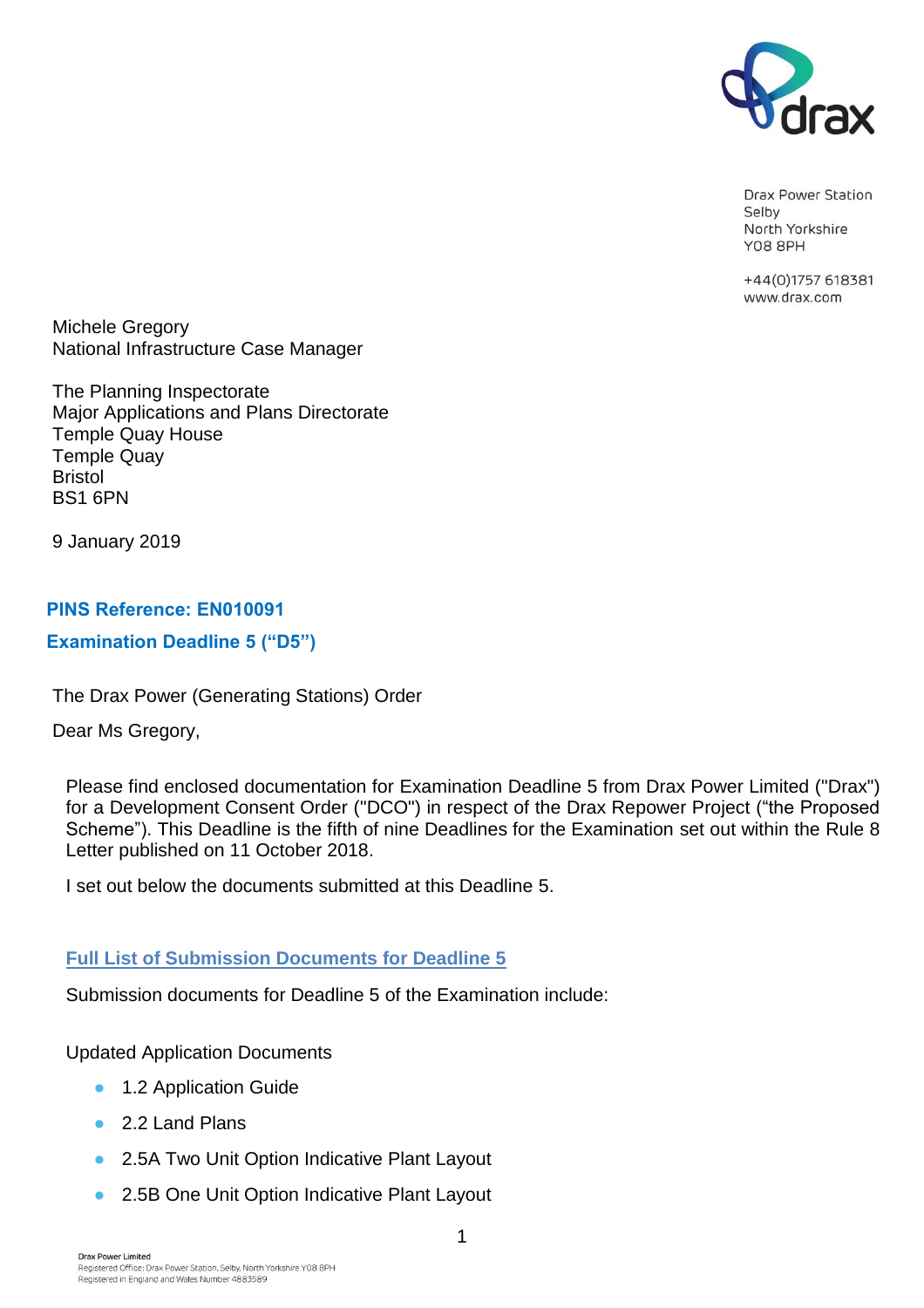

- 2.6A Indicative Plant Elevations
- 2.6B Indicative Gas Receiving Facility and Gas Compressor Building Elevations
- 3.1 Draft Development Consent Order
- 3.2 Explanatory Memorandum
- 4.3 Book of Reference
- 4.4 Compulsory Acquisition Schedule

Additional Examination Documents

- 8.2.5 Schedule of Changes for Deadline 5
- 8.4.1 Revised Viewpoints and Additional Photomontage
- 8.4.6 Outline Public Rights of Way Management Plan
- 8.4.10 Air Quality Technical Note in Relation to Changes in Stack Height
- 8.5.15 Applicant's Response to Other Parties' Submissions at Deadline 4
- 8.5.16 Note on the Substantial Weight to be Given to Need and Application of the Tests Under Section 104 of the Planning Act 2008

The reasons for the submission of these documents are set out below.

In addition, this Cover Letter provides a response to the Examining Authority's (the "ExA's") Rule 17 letter published on 21 December 2018 in response to an application for non-material amendments submitted by the Applicant at Deadline 3 on 22 November 2018 (Examination Library Reference REP3-001).

# **Response to Rule 17 Letter – Request for Further Information**

The Rule 17 Letter requests further information on the proposed non-material changes to the application made at Deadline 3 on 22 November 2018.

The following requests were made by the ExA for the Applicant to address at Deadline 5:

*"[…] It is the responsibility of the Examining Authority (ExA) to decide whether new or revised information submitted into the examination by an Applicant constitutes a material change to the application (see paragraph 2.3 of Planning Inspectorate's Advice Note 16 (https://infrastructure.planninginspectorate.gov.uk/wp-content/uploads/2015/07/Advice-note-*

16.pdf). Whether or not a change is material could depend on, for example, whether or not there *are new or different likely significant environmental effects. In this case, the Applicant states that the proposed changes have been subjected to additional air quality modelling and a Landscape and Visual Impact Assessment and will not result in a change to the likely significant effects of the*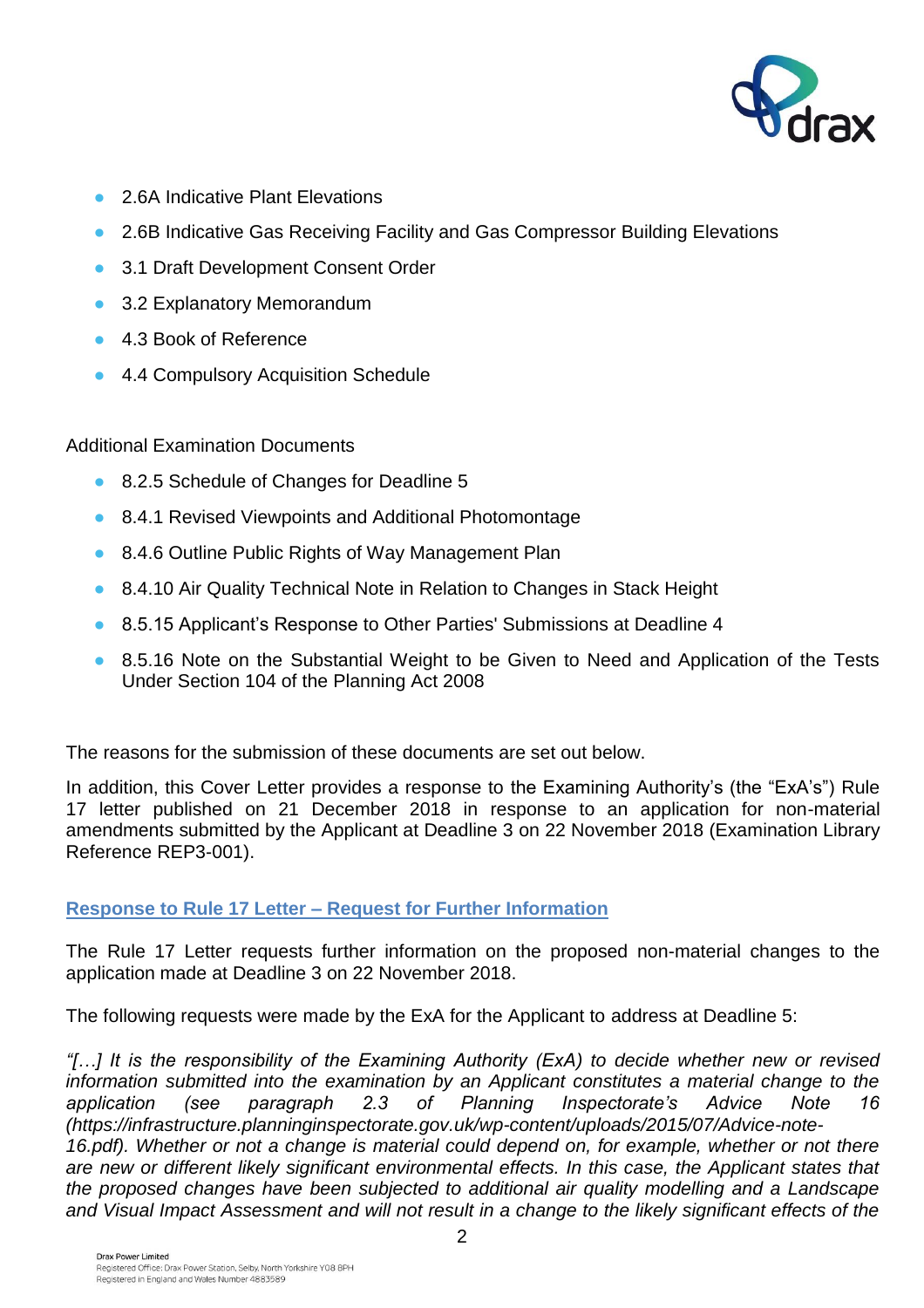

*Proposed Scheme, as described in the ES. However, the ExA has not seen this environmental*  information, and is not yet in a position to conclude that the proposed changes do not constitute a *material change to the application. The ExA notes that the Applicant submitted at D3 a document with Revised Viewpoints and Additional Photomontage [REP3-021], but we do not feel that this adequately covers the information relied upon to make the assessment and conclusions in REP3- 022.*

- "The documents that the Applicant has relied upon in the assessment of changes in *order to draw the conclusion that the proposed changes will not result in a change to the likely significant effects of the Proposed Scheme, as described in the ES.*
- *If the Applicant considers that this environmental information has already been provided at D3 the ExA requests the Applicant to provide a schedule of all documents and plans which contain that environmental information.*
- The ExA also requests the Applicant to submit a full schedule of all application *documents and plans listing revisions to each document and plan (as a consequence of the proposed changes) or a 'no change' annotation. […]"*

In response to the first bullet point, the document "Air Quality Technical Note in Relation to Changes in Stack Height" (Applicant's document reference 8.4.10) is submitted at Deadline 5 to explain why the proposed changes in stack height submitted at Deadline 3 are considered to be non-material in terms of air quality impacts.

In response to the ExA's query regarding information relied upon to reach the conclusions on the Landscape and Visual Impact Assessment (LVIA), the Applicant has submitted a revision to the document "Revised Viewpoints and Additional Photomontage" (Examination Library Reference REP3-021). The non-material design amendments have resulted in a slight change to the indicative site layouts and consequently the revised photomontages (Figures 1.5 to 1.10C). The Two Unit Option Indicative Plant Layout (Applicant's document reference 2.5A), an updated version of which is submitted at Deadline 5, has been used as the basis for the revised photomontages. The document "Revised Viewpoints and Additional Photomontage" contains the revised visualisations and assessment which illustrate that the proposed changes do not alter the findings of the LVIA, or the significance of visual effects as set out in Chapter 10 of the Environmental Statement (Examination Library Reference APP-078).

We consider that in respect of all other environmental effects, the assessment of effects of the design changes is sufficiently covered in Examination Library Reference REP3-022 ("Assessment of Non-Material Amendments to Proposed Scheme") submitted at Deadline 3.

In response to the second bullet point, it is considered that the information provided in the documents set out above adequately addresses this point.

In response to the third bullet point, we understand that the purpose of this request is to obtain reassurance that all certified DCO application documents are adequately up to date to reflect the non-material design changes. We consider that this is the case. Document REP3-022 accompanying the non-material amendment application contained in the D3 cover letter (Examination Library Reference REP3-001), and the non-material amendment application to remove Stage 0 as set out in the D2 cover letter (Examination Library Reference REP2-003), have been written in such a way that the ES, in particular Chapter 3 (Project Description) (Examination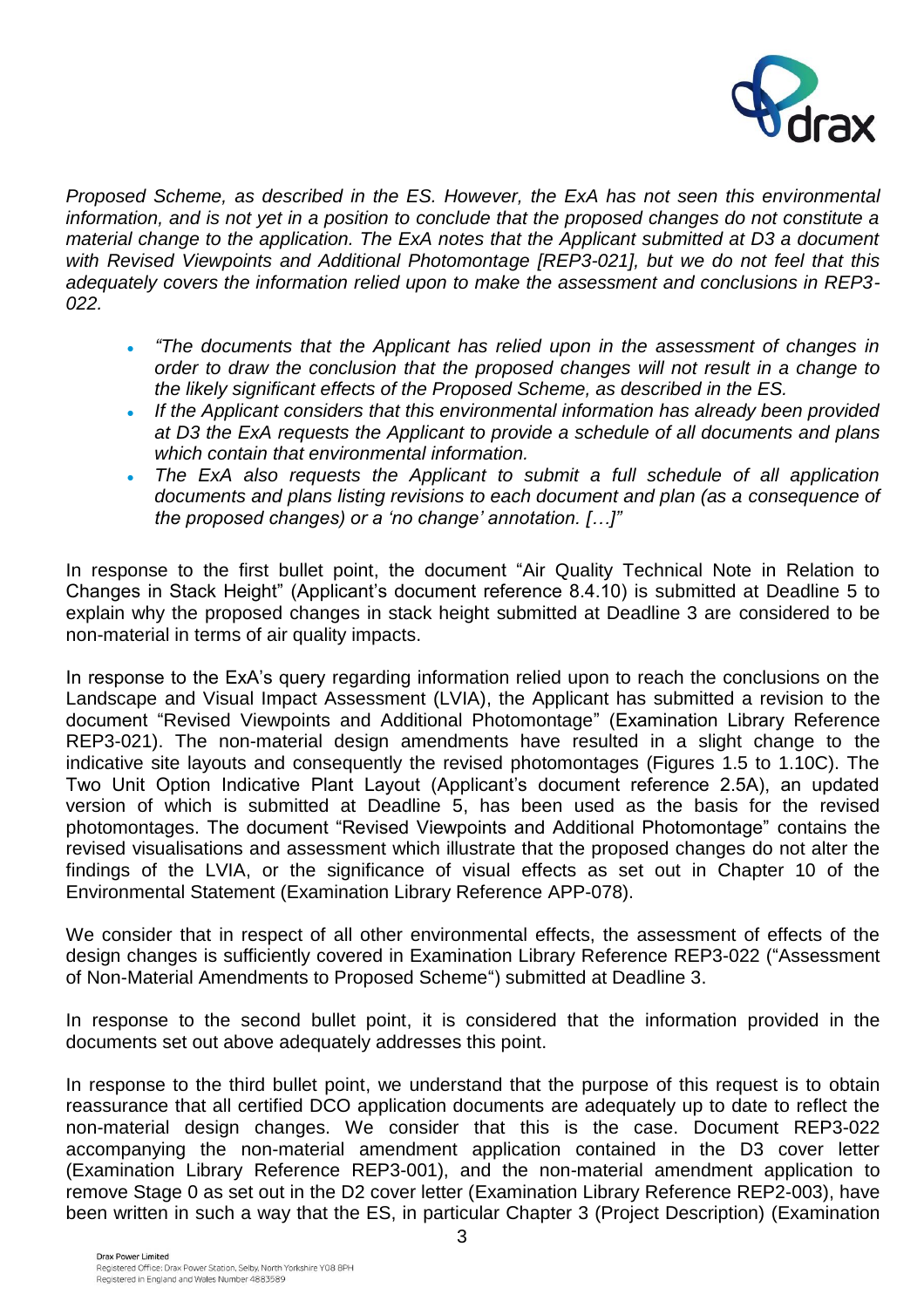

Library Reference APP-071) has to be read in conjunction with those documents. In particular, tables 3-5 and 3-6 containing the design parameters for Unit X and Unit Y in Chapter 3 have been superseded by Table 2 in document REP3-022. Table 2 is in accordance with Schedule 13 of the updated draft DCO submitted at D3 (Examination Library Reference REP3-007). In addition, Schedule 14 of the draft DCO submitted at D5, has been amended so that the definition of "environmental statement" clearly includes reference to the non-material amendment documents submitted at D2 and D3. We therefore consider that the "Environmental Statement" to be certified is sufficiently clear. However, if the ExA considers that Chapter 3 of the ES should be updated, we are happy to do so for Deadline 6.

### **Land Documents**

The updated Land Plans (Applicant's document reference 2.2), Book of Reference (Applicant's document reference 4.4) and Compulsory Acquisition Schedule (Applicant's document reference 4.4) are submitted to reflect further changes in relation to land interests. New or changed land interests have been identified since the last submission of these documents at Deadlines 2 and 3 respectively. This includes changes to Ms Kate Bingley's and Mr John Neville Stones' interests in plots 26, 27 and 28 in relation to the recent title registration for Ms Bingley and further confirmation of Mr Stone's ownership. In respect of plots 26a, 27a and 28a, through continued diligent inquiry the Highways England Historic Railways Estate has been identified as having an interest in the mines and minerals and has therefore been added to the Book of Reference. The interest has not been confirmed and hence reference to an unknown interest is also included for these plots. The Highways England Historic Railways Estate has been contacted by the Applicant through the consultation for the additional land application. Following a review of further titles, interests of Northern Powergrid Limited have been included for plots 9 and 9b. In respect of plots 50, 53, 54, 55, 56, 57, 58, 60, 61, 62, 65, 66 and 67, the previously identified land interest of Lord Gerald Bernard Fitzalan has been updated following further diligent inquiry at HM Land Registry. Plot 8 has been split to reflect the change in land take requirements over part of this plot where planting mitigation will be implemented. A new plot 8a has been created to reflect the reduction from the compulsory acquisition of freehold to the compulsory acquisition of rights only (as per the ISH on compulsory acquisition).

# **Draft Development Consent Order, Explanatory Memorandum and Engineering Plans**

The updated draft DCO and Explanatory Memorandum reflect the changes following the ISH on the draft DCO and comments from the relevant authorities.

The updated Two Unit Option Indicative Plant Layout and One Unit Option Indicative Plant Layout Plans are submitted to incorporate the latest design iteration for the Proposed Scheme following the proposed non-material design amendments as set out at Deadline 3, and to update plant layout to include the maximum dimensions as presented in Schedule 13 of the draft DCO as submitted at Deadline 3 (Examination Library Reference REP3-007).

The Indicative Plant Elevations are submitted to include updates to the plant footprint so as to include the maximum dimensions as presented in Schedule 13 of the draft DCO, which reflect the non-material design amendments as set out at Deadline 3.

The Indicative Gas Receiving Facility and Gas Compressor Elevations are also submitted to align with Schedule 13 of the draft DCO to include updates to the finished floor level.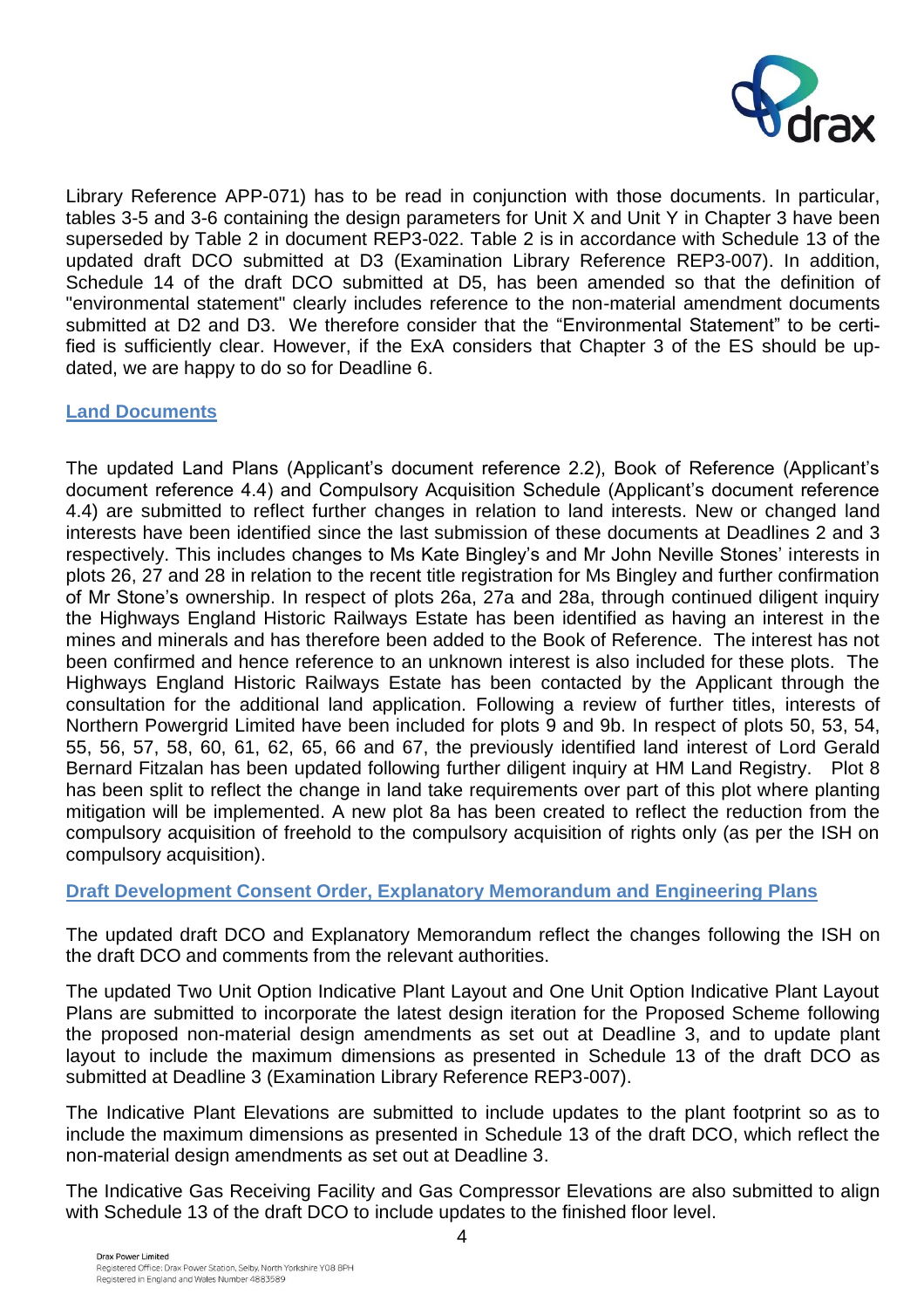

# **Environmental Documents**

As explained above, the document "Revised Viewpoints and Additional Photomontage" (Applicant's document reference 8.4.1) has been updated to provide further justification for the conclusion on the landscape and visual effects of the proposed non-material design amendments as set out at Deadline 3 on 22 November 2018 and in response to the ExA's Rule 17 Letter dated 21 December 2018.

The Air Quality Technical Note (Applicant's document reference 8.4.10) is submitted to explain the changes in stack height, as part of the non-material design amendments as set out a Deadline 3 and in response to the ExA's Rule 17 Letter dated 21 December 2018.

The Outline Public Rights of Way Management Plan (Applicant's document reference 8.4.6) is submitted to provide additional clarity that the public rights of way closures will be limited to the Red Line Boundary, in response to a representation by NYCC on the need to identify measures to minimise the section length of temporary public rights of way closure.

### **Other Documents**

The "Applicant's Response to Submissions made by Other Parties at Deadline 4" (Applicant's document reference 8.5.15) contains the Applicant's responses to submissions prepared by interested parties and submitted to the Examination for Deadline 4 on 13 December 2018.

The submissions responded to include:

- Friends of the Earth Selby (Examination Library Reference REP4-018);
- James Hewitt (Examination Library Reference REP4-22);
- Cath Kibbler (Examination Library Reference REP4-023); and
- North Yorkshire County Council (Examination Library Reference REP4-019, REP4-020, REP4-021, REP4-024 and REP4-025).

The document "*Note on the Substantial Weight to be Given to Need and Application of the Tests Under Section 104 of the Planning Act 2008*" (Applicant's document reference 8.5.16) is submitted in response to the ISH on environmental matters and ClientEarth's submission "*Post-Hearing Submission and Response to Deadline 3 Submissions*" (Examination Library Reference REP4- 017) at Deadline 4 on 13 December 2018.

The Schedule of Changes for Deadline 5 (document reference 8.2.5) sets out key changes to updated submission documents. The revision numbers for each document are set out in the updated Application Guide (document reference 1.2).

The Examining Authority asked to be updated as to progress with Heads of Terms which were yet to be agreed with Mr and Mrs Cooper at the Compulsory Acquisition Hearing. Whilst the Heads of Terms have not been signed, the outstanding issues between the parties are legal points which